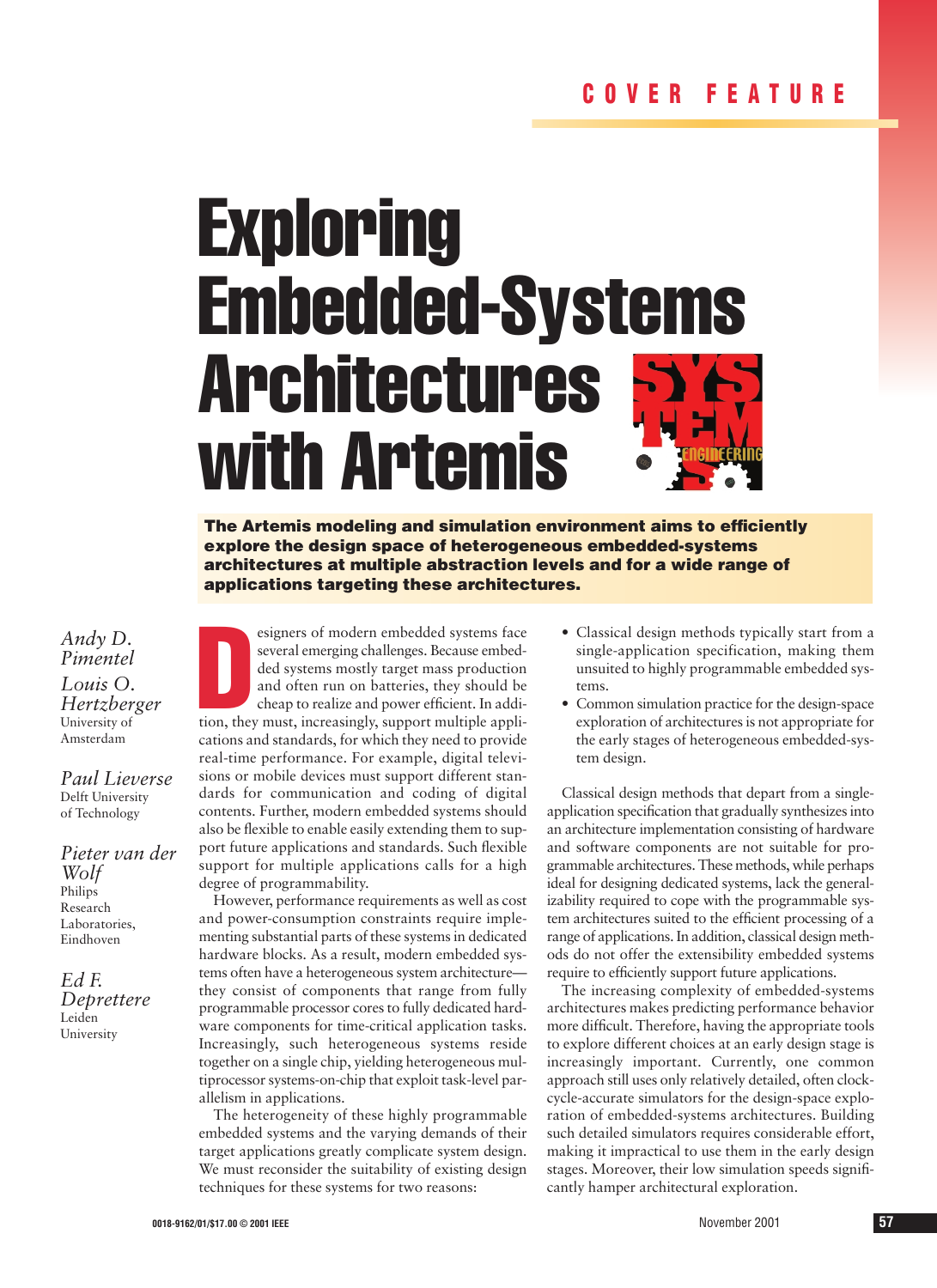

*Figure 1. System design abstraction-level pyramid. Activities closer to the top of the pyramid tend to be more abstract and require relatively little effort. Conversely, activities closer to the pyramid's base involve little abstraction and great effort.*

#### **RETHINKING DESIGN-SPACE EXPLORATION**

To uncover the design space of complex embedded systems, an exploration environment should allow for the performance evaluation of embedded-systemsarchitecture instantiations at multiple abstraction levels for a broad range of applications. Performing simulation at multiple abstraction levels makes it possible to control the speed, required modeling effort, and attainable accuracy of the simulations. This enables using a stepwise refinement approach in which abstract simulation models efficiently explore the large design space in the early design stages. Applying more detailed models at a later stage allows focused architectural exploration, as the abstraction-level pyramid in Figure 1 shows.

An architecture design-space exploration environment should also be open to reusing intellectual property, thereby helping reduce a product's time to market. For example, reusing simulation models of architecture components, such as microprocessors, buses, and memory, must be relatively easy. This requirement calls for a high degree of modularity when building system architecture models as well as a clear separation of specifying application behavior and architecture performance constraints.

Finally, the design-space exploration of complex heterogeneous embedded systems must efficiently incorporate both the application and architecture aspects of the system under study, and it should be able to do so in the early design stages and thus at a high abstraction level. To illustrate this requirement, consider the following example of a design strategy for heterogeneous embedded-systems architectures.

As a first step in the design process, designers typically construct a functional software model to study a target application and obtain rough estimates of its performance needs—for example, the bandwidth a video application requires to achieve a certain frame rate. Such a model usually neglects most of the underlying architectural issues, such as resource contention or bandwidth constraints, involved in the application's execution.

Next, designers apply cycle-accurate instructionlevel simulators and register-transfer-level (RTL) hardware simulators to study a certain architectural implementation of the embedded system. Constructing the models for these simulations requires making several design decisions. For example, designers should decide which parts of an application the dedicated hardware performs and which parts the software running on a programmable processor performs.

Two problems relate to these design decisions. First, making these decisions based on a functional software model that disregards most architectural issues is highly questionable. Second, evaluating different design decisions at the second step of the design process—such as assessing alternative hardware-software partitionings when the initial partitioning was not optimal—can require an enormous amount of remodeling effort. Further, the slow simulation speed of the detailed simulators seriously hampers such work.

## **ARTEMIS**

To reduce the design time for highly programmable embedded multimedia systems, the Artemis (Architectures and Methods for Embedded Media Systems) project<sup>1</sup> focuses on solving two research challenges.

First, we are developing an architecture modeling and simulation environment that provides methods, tools, and libraries for the efficient exploration of heterogeneous embedded-systems architectures. We use the term *efficient* to indicate that the modeling and simulation environment enables rapid evaluation of different architecture designs, application-to-architecture mappings, and hardware-software partitionings at various abstraction levels for a broad range of applications. Artemis focuses on embedded multimedia systems, but developers can apply its techniques and tools to other (nonembedded) application domains that use task-level parallelism.

Second, Artemis investigates the potential of using reconfigurable embedded computer architectures as a new means of enhancing the programmability of embedded systems. Reconfigurable computing refers to an implementation style in which developers can configure a piece of hardware's exact functional behavior to efficiently process a particular task, then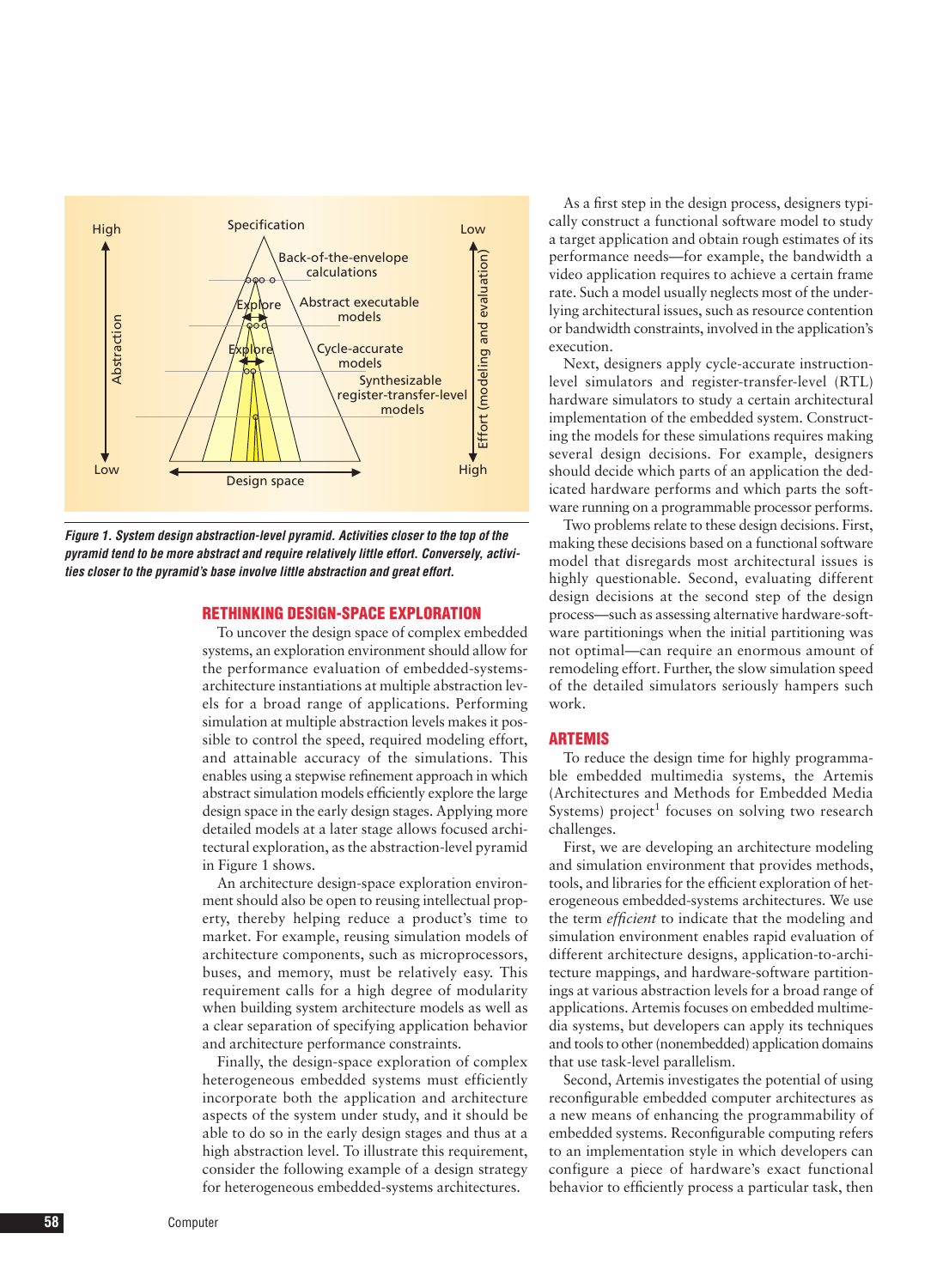reconfigure it later for a different task. Reconfigurable hardware components—implemented using field-programmable gate arrays, for example—retain flexibility and have the potential to deliver high performance for specific applications, while limiting power consumption.

Figure 2 shows how both research activities integrate into the Artemis architecture workbench. Using the architecture modeling and simulation environment, we can explore potential embedded-system architectures for a set of target applications. The architecture design-space exploration performed at this stage results in recommendations for candidate architectures. In addition, analysis of application-architecture mappings, such as which application task maps onto which system architecture component, helps determine a selection of time-critical application tasks that are candidates for execution on a reconfigurable hardware component. Code fragments represent these selected tasks and subsequently act as input to the reconfigurable architecture framework's tools.

The tools from the reconfigurable architecture framework enable thorough study of task mapping onto a reconfigurable hardware component. Such a study produces accurate performance estimates for the reconfigurable hardware component, which developers can use to validate and calibrate the modeling and simulation environment's system-level architecture models. Combining the architecture modeling and simulation environment with the reconfigurable architecture framework should ultimately lead to a system architecture proposal that allows efficient processing of the target applications.

Many other groups are active in the field of modeling and simulating heterogeneous embedded systems, some of which pursue academic efforts<sup>2-4</sup> while others focus on commercial<sup>5</sup> and industrial<sup>6</sup> endeavors. Much work in this field combines in a single simulation the software parts mapped onto a programmable processor, the hardware components, and their interactions. Because this work makes an explicit distinction between software and hardware simulation, developers must know which application components the system will implement in software and which in hardware—before they build a system model. This requirement significantly complicates the performance evaluation of different hardware-software partitioning schemes because the assessment of each partitioning may require a new system model. Artemis uses a substantially different approach to overcome this problem.

# **MODELING AND SIMULATION METHODOLOGY**

Designing programmable embedded systems requires making a clear distinction between applications and architectures, and the design must support



*Figure 2. The Artemis architecture workbench. The workbench integrates the research activities of architecture-design-space exploration and reconfigurable architectures.*



*Figure 3. System design Y-chart. The upper right part of the chart consists of the application set that drives the architecture design. The designer studies these applications, proposes an architecture, then compares its effectiveness against alternatives. The light bulbs indicate that the results may inspire the designer to improve the architecture, restructure the application, or modify its mapping.*

an explicit mapping step. This approach permits mapping multiple target applications, one after the other, onto candidate architectures for performance evaluation.

Figure 3 visualizes this approach, which we refer to as the Y-chart of system design.<sup>3,7</sup> The application set drives the architecture design. Typically, the designer studies these applications, makes some initial calculations, and proposes an architecture. The designer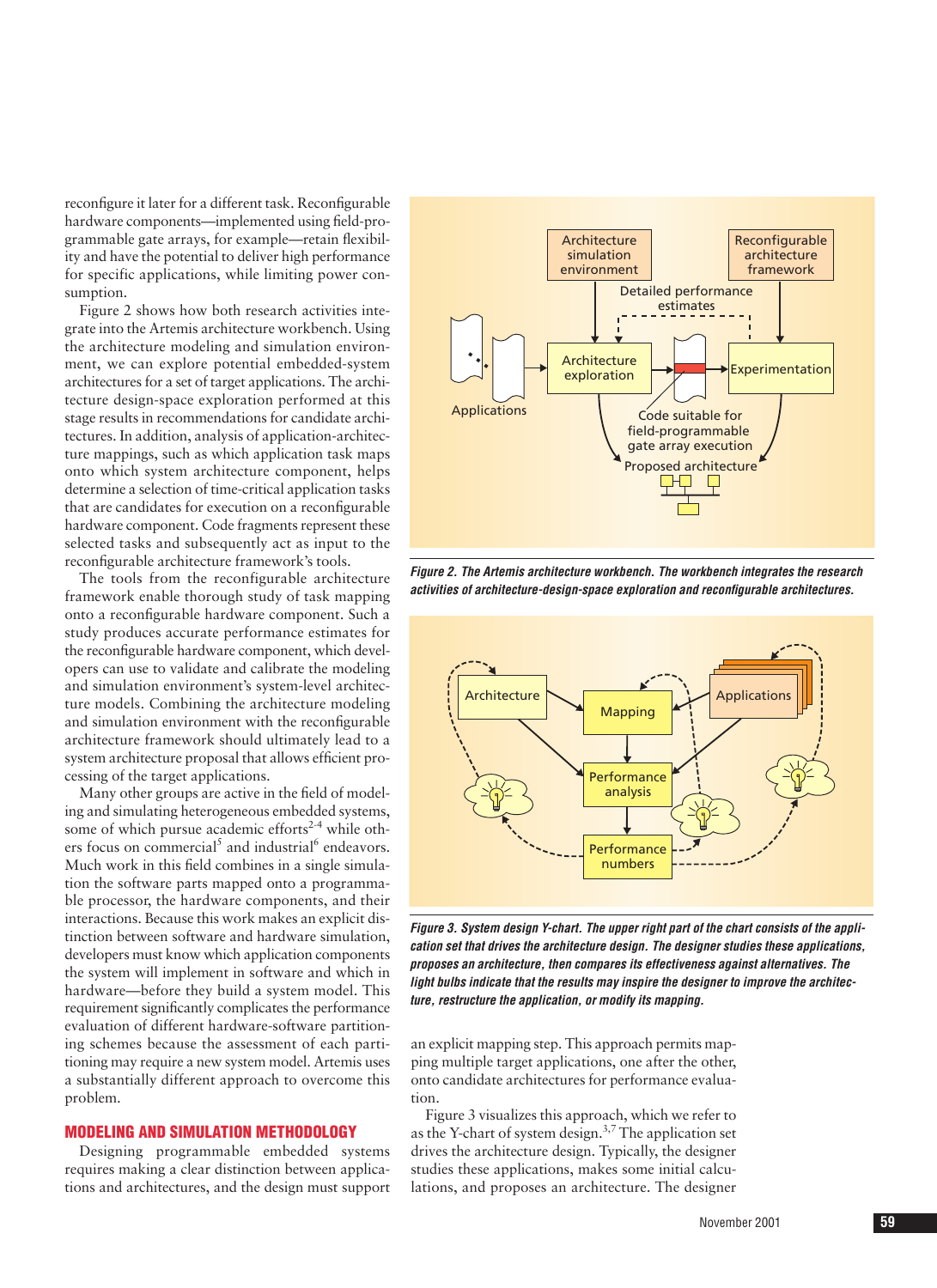**Designers can use a single application model to exercise different hardware-software partitionings and map it onto a range of architecture models.**

then evaluates and compares the architecture's effectiveness against alternative architectures. To this end, the designer uses performance analysis to quantitatively evaluate candidate architecture designs, mapping each application onto the architecture under investigation and evaluating the performance of each applicationarchitecture combination. The resulting performance numbers may inspire the designer to improve the architecture, restructure the application, or modify its mapping.

The Artemis modeling and simulation environment facilitates the performance analysis of embedded-systems architectures in a way that directly reflects the Y-chart design approach,

recognizing separate application and architecture models for system simulation. An application model describes the application's functional behavior, including both its computational and communication behavior. The architecture model defines architecture resources and captures their performance constraints. This modeling methodology requires an application model to remain independent from architectural specifics, assumptions on hardware-software partitioning, and timing characteristics.

As a result, designers can use a single application model to exercise different hardware-software partitionings and map it onto a range of architecture models, possibly representing different system architectures or simply modeling the same system architecture at various abstraction levels. This capability clearly demonstrates the strength of decoupling application and architecture models, enabling the reuse of both model types. After mapping, the designer cosimulates an application model with an architecture model, allowing for the system-performance evaluation of a particular application, mapping, and underlying architecture.

#### **Trace-driven cosimulation**

Cosimulating application models and architecture models requires an interface that includes a mapping specification between them. For this purpose, we apply trace-driven simulation, a technique used extensively in the field of general-purpose processor design to analyze the performance of memory hierarchies. In our approach, we structure the application model as a network of concurrent communicating processes, thereby expressing the inherent task-level parallelism available in the application and making communication explicit.

Each process, when executed, produces a trace of events that represents the application workload imposed on the architecture by that particular process. Thus, the trace events refer to the computation and communication operations an application process performs. These operations can be coarse grained, such as "Compute a discrete cosine transform." Therefore, our approach differs from classical trace-driven simulation in which the events typically refer to finegrained, instruction-level operations.

Because application models represent functional behavior, the traces correctly reflect data-dependent behavior. Consequently, the architecture models, driven by the application traces, only need to account for the application events' performance consequences, not their functional behavior.

### **Application modeling**

For application modeling, we use the Kahn Process Network (KPN) computational model.<sup>8</sup> To obtain a Kahn application model, we restructure a sequential application written in C/C++ into a program that consists of parallel processes communicating with each other via unbounded FIFO channels. In the Kahn paradigm, channel reads are blocking, while writing is nonblocking.

To capture an application's computational behavior, we instrument the code of each Kahn process with annotations that describe the application's computational actions. Reading from or writing to Kahn channels represents a process's communication behavior within the application model. By executing the Kahn model, each process records its actions to generate a trace of application events, which is necessary for driving an architecture model.

Much research has been done in the field of application modeling on computational models.<sup>9</sup> We use KPNs because they fit nicely with our media-processing application domain and they are deterministic. This latter attribute means that the same application input always results in the same application output, making the application behavior architecture-independent and automatically guaranteeing the validity of event traces when the application and architecture simulators execute independently of each other. However, because KPN semantics disallow, for example, the modeling of interrupts, we currently cannot model applications with time-dependent behavior.

Using a separate application model also makes it possible to analyze an application's performance requirements and potential performance constraints in isolation from any architecture. This lets us investigate the application's upper performance bounds and may lead to early recognition of bottlenecks within the application itself.

## **Architecture modeling**

An architecture model is based on components that represent processors or coprocessors, memories, buffers, buses, and so on. To evaluate an architecture's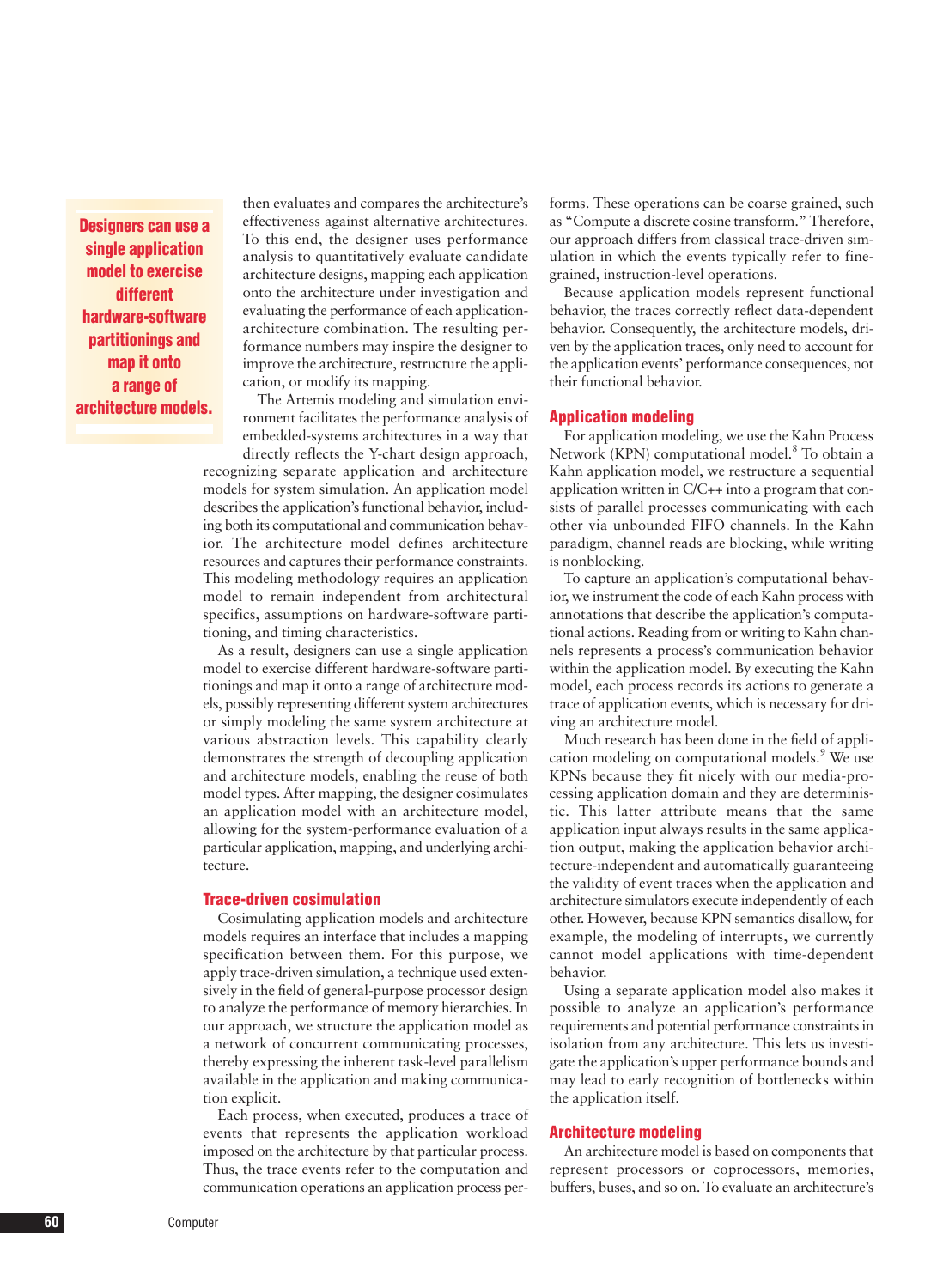performance, we can simulate the performance consequences of an application model's generated computation and communication events. Such simulation requires an explicit mapping of a Kahn application model's processes and channels onto the architecture model's components.

A trace-event queue routes the generated trace of application events from a specific Kahn process toward a specific component inside the architecture model. The Kahn process dispatches its application events to this queue, while the designated component in the architecture model consumes them, as Figure 4 shows. Two or more Kahn process trace-event queues can be mapped onto a single architecture component—for example, several application tasks can be mapped onto a microprocessor. In this case, the architecture simulator must schedule the events from the different queues.

The underlying architecture model need not model functional behavior, because the application model already captures that behavior and subsequently drives the architecture simulation. Designers construct an architecture model from generic building blocks provided by a library. This library contains performance models for processing cores, communication media such as buses, and different memory types. Such a library-based modeling approach can greatly simplify the reuse of architecture model components.

At a high abstraction level, a processing-core model functions as a *black box* that can simulate the timing behavior of a programmable processor, reconfigurable component, or dedicated hardware unit. The architecture simulator can model such a variety of architectural implementations because it assigns parameterizable latencies to the incoming application events. For example, to model software execution of an application event, the simulator can assign a relatively high latency to it. Likewise, to model an application event that dedicated or reconfigurable hardware is executing, the simulator tags the event with a lower latency.

By simply varying the latencies for computational application events, the simulator can evaluate different hardware-software partitionings at a high abstraction level. The simulator can obtain these latencies from a lower-level architecture component model, performance-estimation tools, or the estimates of an experienced designer.

This approach uses the communication events from the application model to model the performance consequences of data transfers and synchronizations at the architecture level. These events cause the appropriate communication component within the architecture model—onto which the simulator maps the communicating Kahn channel—to account for the latencies associated with the data transfers.



*Figure 4. Mapping a Kahn application model onto an architecture model. A trace-event queue routes the generated trace of application events from a specific Kahn process toward a specific component inside the architecture model.* 

Unlike the application model, in which all first-in, first-out channels are unbounded, the writes at the architecture level can also be blocking, depending on the availability of resources such as buffer space.

# **Model refinement**

The designer makes design decisions, such as hardware-software partitioning, and refines the architecture model components accordingly. This gradual adaptation implies that the architecture model begins to reflect the characteristics of a particular implementation—dedicated versus programmable hardware, for example.

To facilitate the process of model refinement, the architecture model library should include models of common architecture components at several abstraction levels. For example, the microprocessor model can have multiple instances, such as a black-box model, a model that accounts for the performance consequences of the processor's memory hierarchy, and one that accounts for the performance impact of both its memory hierarchy and data path. Moreover, the simulation should refine application model events to match the detail level present in the architecture model. Providing flexible support for such event refinement remains a largely open problem.<sup>6</sup>

The model refinement process can continue to the level at which it embeds detailed simulators for certain architecture components—such as instructionlevel simulators or RTL simulators—into the overall system architecture simulation. Consider the example in which the designer decides that software will implement a certain application task. Instead of mapping the task's Kahn process onto a processor core's abstract architecture model, a detailed instruction-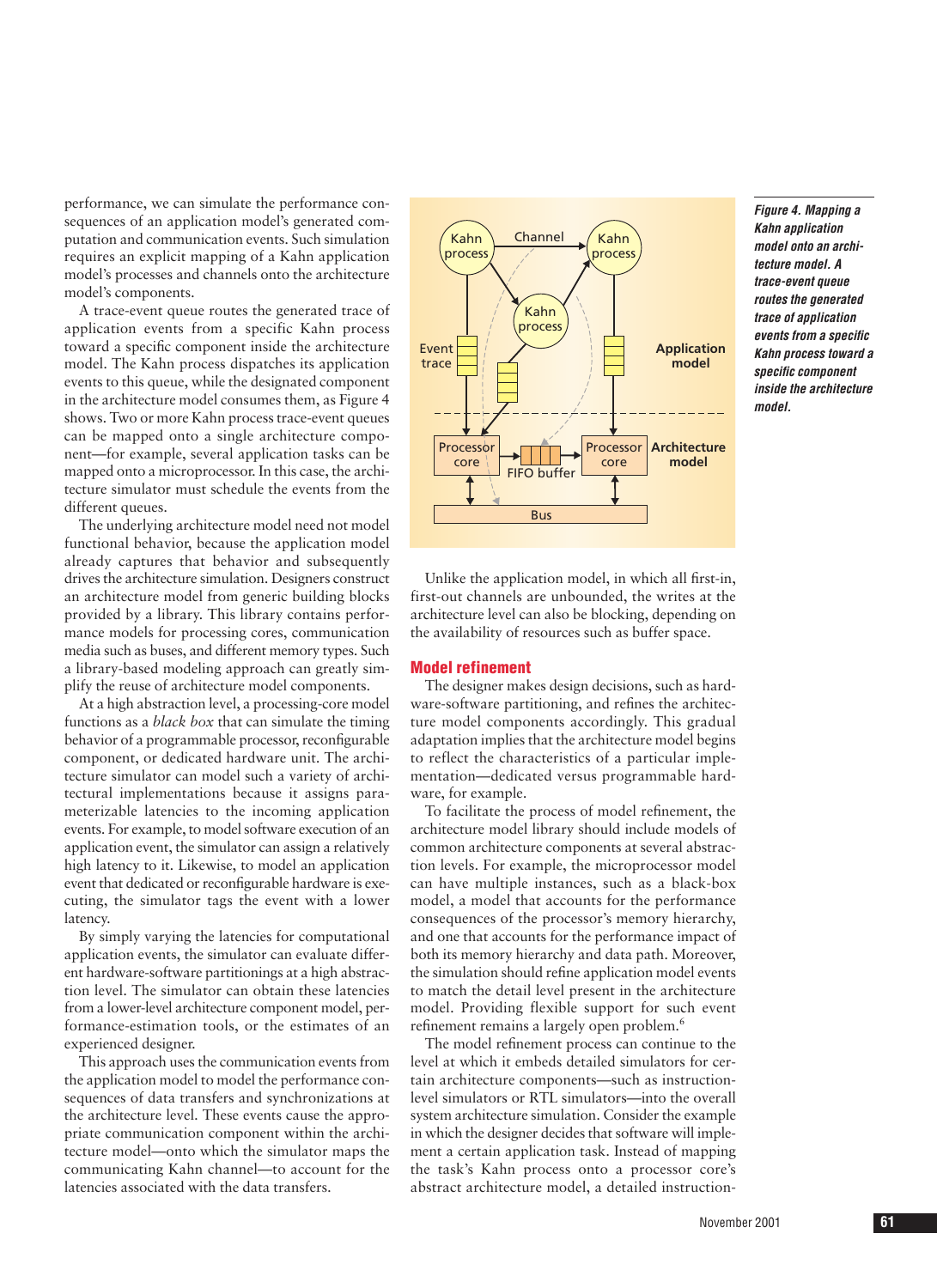**The modeling concepts should include support for refining only parts of an architecture model, creating a mixed-level simulation model.**

level simulator can emulate the application task's actual code. The process of embedding more detailed simulators can continue, gradually incorporating greater functionality into an architecture model. Ultimately, the architecture model can then provide a starting point for more traditional hardware-software cosimulation, which is composed of instruction-level simulators and RTL simulators.

#### **ARTEMIS DRIVERS**

For the Artemis architecture modeling and simulation environment's development, we are currently experimenting with two prototype simulation frameworks: Spade (system-level

performance analysis and design-space exploration)<sup>10</sup> and Sesame (simulation of embedded-system architectures for multilevel exploration).<sup>11</sup> Both frameworks act as technology drivers for testing and evaluating new simulation models and methods, giving us insight into their suitability for the Artemis environment. We only incorporate those simulation models and methods that prove valid and effective into Artemis.

The Spade framework emphasizes simplicity, flexibility, and easy interfacing to more detailed simulators. It provides a small library of architecture model components consisting of a black-box model of a processing core, a generic bus model, a generic memory model, and several interfaces for connecting these model building blocks. We can use this limited library of model building blocks and interfaces to rapidly conduct a large variety of system-level performance studies.

We implemented Spade's architecture model components using the cycle-based Tool for System Simulation (TSS), a Philips in-house simulation environment. Philips has a large user community that is applying TSS to implement cycle-accurate architecture simulators. Sharing a common simulation backbone significantly simplifies the transition from high-level Spade models to detailed TSS architecture models. Currently, we are also considering alternatives for TSS, such as SystemC.

The Sesame framework studies the potential of conducting simulations at multiple abstraction levels and explores concepts for refining simulation models smoothly across different abstraction levels. For example, refinement of one component in an architecture model should not lead to a completely new implementation of the entire model. Thus, the modeling concepts should also include support for refining only parts of an architecture model, creating a mixed-level simulation model.

Mixed-level simulations enable more detailed evaluation of a specific architecture component within the context of the entire system's behavior. Therefore, such simulations avoid building a complete, detailed architecture model during the early design stages. Moreover, mixed-level simulations do not suffer from the deterioration in system-evaluation efficiency that unnecessarily refined parts of the architecture model causes.

Sesame currently provides only a library of blackbox architecture models. In the near future, we will extend the library with models for architecture components, at several abstraction levels, to facilitate the performance evaluation of architectures from the black-box level to cycle-accurate models. This library will eventually be supplemented with techniques and tools to assist developers in gradually refining the models and performing mixed-level simulations. Currently, these issues largely remain open research problems.

To implement Sesame's architecture models, we use a small but powerful discrete-event simulation language that enables easy model construction and fast simulation. These characteristics greatly improve the scope of the design space the designer can explore in a reasonable time. Sesame's architecture library components are not meant to be fixed building blocks with predefined interfaces, but merely freely extendable and adaptable template models. This approach slightly increases the effort required to build architecture models, but it also achieves a high degree of flexibility, which can be helpful when refining models.

**We have applied our modeling and simulation**<br>
MPEG-2 decoder<sup>10</sup> and a variant of M-JPEG<br>
encoding <sup>11,12</sup> Both studies, performed at the blackmethodology to two media applications: an encoding.<sup>11,12</sup> Both studies, performed at the blackbox architecture model level, showed promising results. In a short period, we obtained useful feedback on a wide range of design decisions involving the candidate architectures for the two applications we studied. For example, for the M-JPEG application, we experimented with a shared-memory multiprocessor architecture model. For this architecture, we evaluated different hardware-software partitionings, application to architecture mappings, processor speeds, and interconnect structures: bus, crossbar, and omega networks. All of this work, including the application and architecture modeling, took less than one person-month.

We intend to perform more case studies with industrially relevant applications to further demonstrate the power and effectiveness of our methods and tools. The validation of our simulation models also requires attention. Future research will emphasize techniques for model refinement. In particular, support for mixedlevel simulation introduces many new research problems that developers must address.  $*$